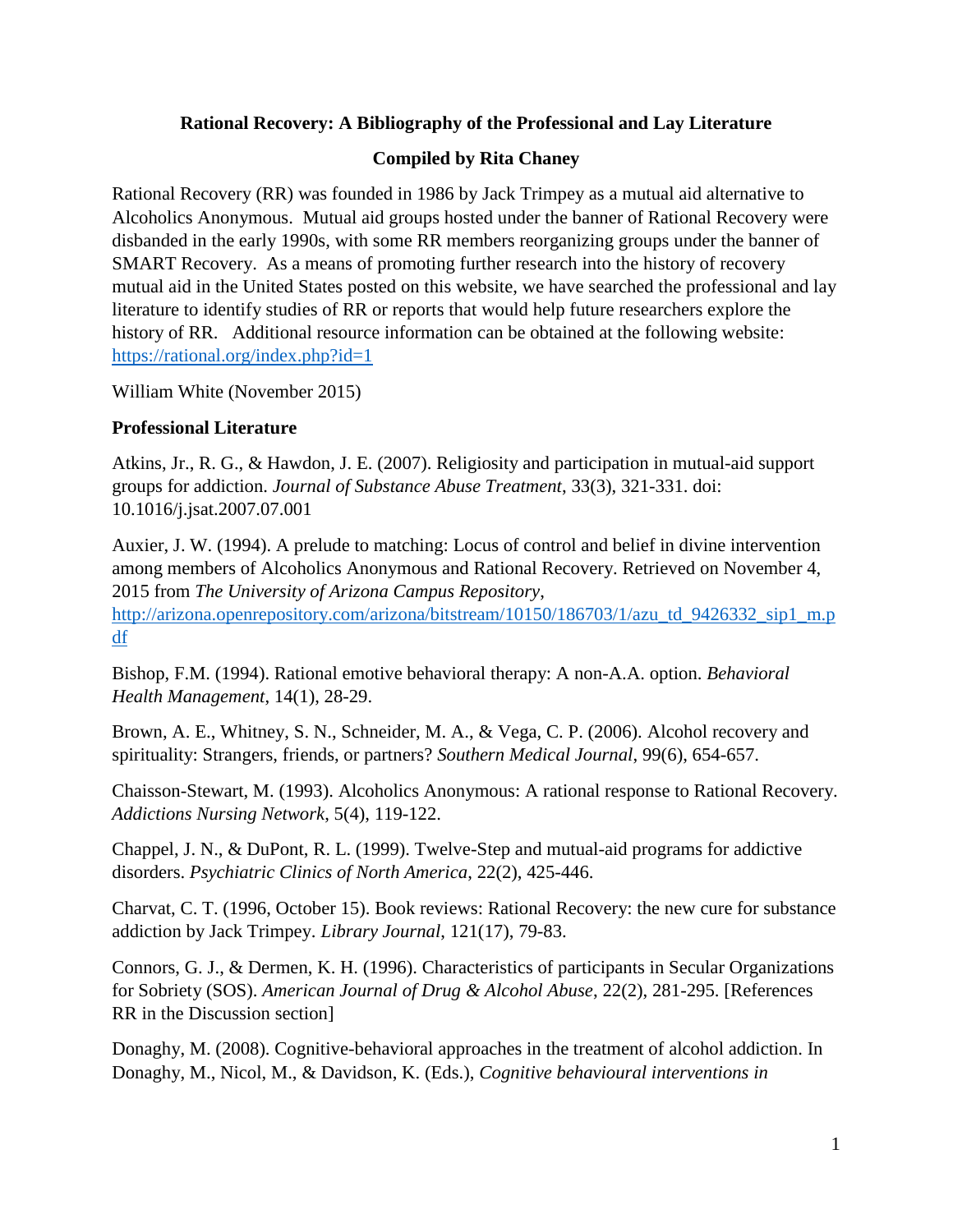*physiotherapy and occupational therapy* (pp. 105-120). doi: 10.1016/B978-0-7506-8800- 0.50011-2

Dorsman, J. (1996, January-February). Improving alcohol treatment: an overview. *Behavioral Health Management*, 16(1), 26-29.

Eisenstark, D. (2010). Addiction, recovery and the five spirits. *Journal of Chinese Medicine*, 94, 20-25.

Ellis, A. (1992). Rational Recovery and the addiction to 12-Step therapies. *Humanist*, 52(6), 33- 35.

Fisher, G. L., & Roget, N. A., eds. (2009). *Encyclopedia of substance abuse prevention, treatment, & recovery* [book and electronic resource]. Los Angeles, CA: Sage.

Galanter, M., Egelko, S., & Edwards, H. (1993). Rational Recovery: Alternative to AA for addiction? *American Journal of Drug & Alcohol Abuse*, 19(4), 499-510.

Guterman, J. T., & Leite, N. (2006). Solution-focused counseling for clients with religious and spiritual concerns. *Counseling & Values*, 51(1), 39-52.

Horvath, A. T., & Yeterian, J. (2012). SMART Recovery: Self-empowering, science-based addiction recovery support. *Journal of Groups in Addiction & Recovery*, 7, 102-117.

Humphreys, K. (2004). *Circles of recovery: self-help organizations for addictions*. UK: Cambridge University Press.

Johnson J.K. (1993). Rational recovery: an alternative to AA. *Addictions Nursing Network*, Winter 5(4), 115-8.

Lemanski, M.J. (2000). Addiction alternatives for recovery. *Humanist*, 60(1), 14-17.

McCarthy, L. F. (1991, July/August). Beyond AA: Alternatives for alcoholics who resist the program's religious approach. *Health*, 23(6), 40-43.

McClellan, K. (1998). Review: Rational Recovery: The new cure for substance addiction by Jack Trimpey. *Employee Assistance Quarterly*, 13(4), 85-86.

Miller, N. S., & Gold, M. S., eds. (2010). Biopsychosocial recovery from addictive disorders. In *Addictive disorders in medical populations* (pp. 603-617). London: Wiley-Blackwell

Morrison J. (1991). Australian Rational Recovery--a new approach to chemical dependency. *Australian Family Physician*, 20(6), 884, 886.

Quinn, J. F., Bodenhamer-Davis, E., & Koch, D. S. (2004). Ideology and the stagnation of AODA treatment modalities in America. *Deviant Behavior*, 23, 109-131.

Rather, B. C., & Murphy, J. D. (1995). Alcoholics Anonymous and Rational Recovery: Readability of the "big book" vs the small book. *Perceptual Motor Skills*, 81(3 Pt 2), 1313-1314.

Rational Recovery: New alternative to AA. (1994, July). *Addiction Letter*, 10(7), 4.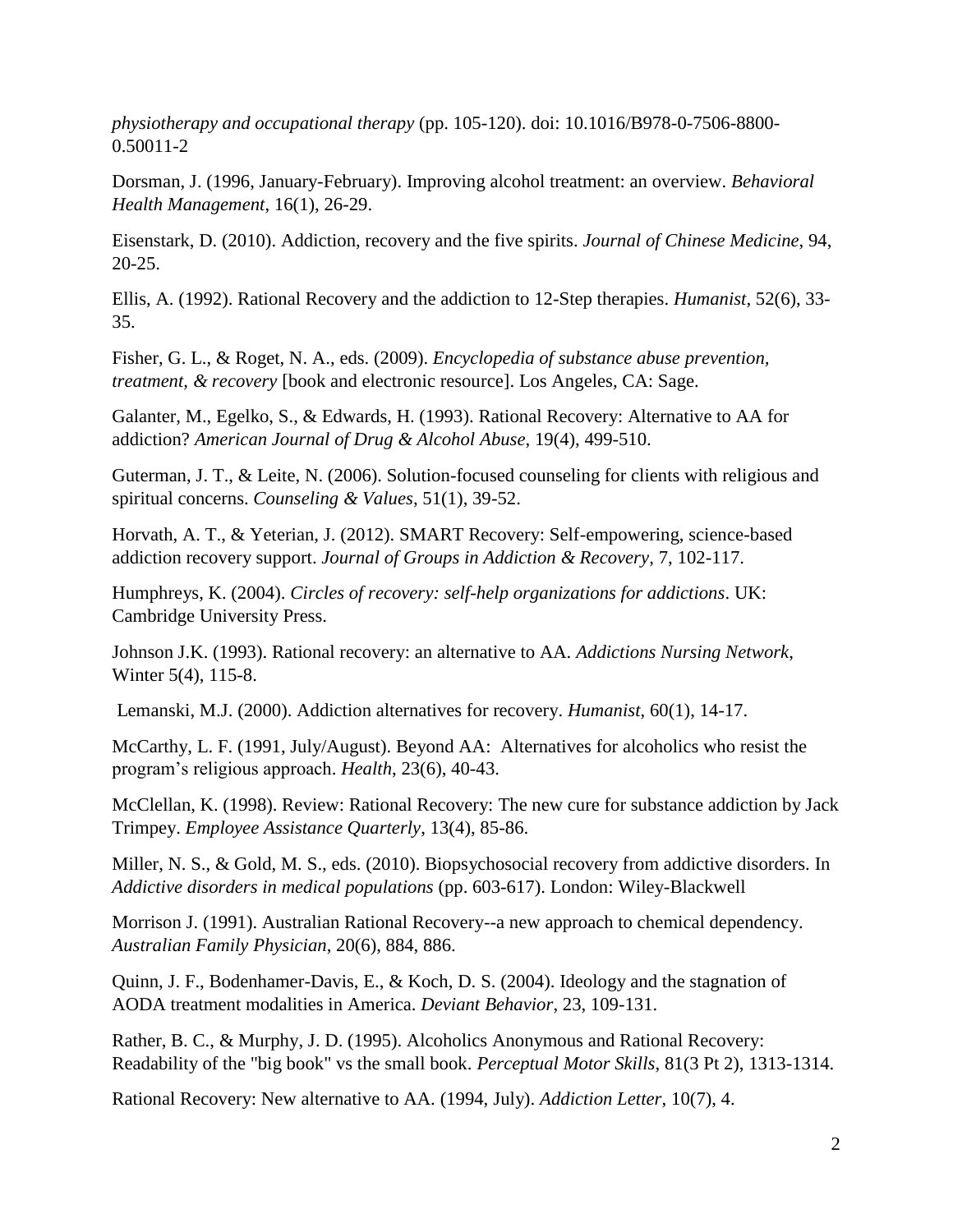Reinert, D. F., Allen, J. P. Fenzel, L. M., & Estadt, B. K. (1993). Alcohol recovery in self-help groups: Surrender and narcissism. *Journal of Religious Health*, 32(4), 299-308.

Reinert, D. F., Estadt, B. K., Fenzel, L. M., Gilroy, F. D., & Allen, J. P. (1995). Relationship of surrender and narcissism to involvement in alcohol recovery. *Alcoholism Treatment Quarterly*, 12(1), 49-58.

Schmidt, E.A. (1996). Rational Recovery: Finding an alternative to addiction treatment. *Alcoholism Treatment Quarterly*, 14(4), 47-57.

Schmidt, E.A., Carns, A., & Chandler, C. (2001). Assessing the efficacy of Rational Recovery in the treatment of alcohol/drug dependency. *Alcoholism Treatment Quarterly*, 19(1), 97-106.

Self-help advocate says field must escape AA's tentacles. (1996, June 24). *Alcoholism & Drug Abuse Weekly*, 8(26), 1-2.

Shulman, G. D. (2015, June). Recovery support groups and continuing care. *Counselor: the magazine for addiction professionals*, 16(3), 33-34.

SMART Recovery, other AA alternatives see gradual interest among SA agencies. (2009, March 16). *Alcoholism & Drug Abuse Weekly*, 21(11), 1, 6-7.

Sussman, S. (2010). Dialogue: Addiction, religion, spirituality, treatment. *Substance Use & Misuse*, 45, 2383-2386.

Sussman, S., Milam, J., Arpawong, T.E., Tsai, J., Black, D.S., & Wills, T.A. (2013). Spirituality in addictions treatment: Wisdom to know...what it is. *Substance Use & Misuse*, 48, 1203–1217. doi: 10.3109/10826084.2013.8003

Trimpey, J. (1990, January/February). How to empower the substance abuser. *Humanist*, 50(1), 11-12.

Trimpey, J. (1992, 1996). *The small book: A revolutionary alternative for overcoming alcohol and drug dependence, Revised*. New York, NY: Delacorte Press.

Trimpey, J. (1994). AVRT: The rational recovery technique. *Behavioral Health Management*, 14(1), 30-32.

Trimpey, J. (1994). *Must one be "in recovery" to help*? Paper presented at the 102<sup>nd</sup> Annual Meeting of the American Psychological Association, August 12-16, 1994, Los Angeles, CA. (ERIC Document Reproduction Service No. ED393020)

Trimpey, J. (1994). *The final fix for alcohol and drug addictions*. Lotus, CA: Lotus Press.

Trimpey, J. (1996, June 2). Self-help advocate says field must escape AA's tentacles. *Alcoholism & Drug Abuse Weekly*, 8(26), 1-2.

Trimpey, J. (2010). *The Art of AVRT©*. Lotus, CA: Lotus Press.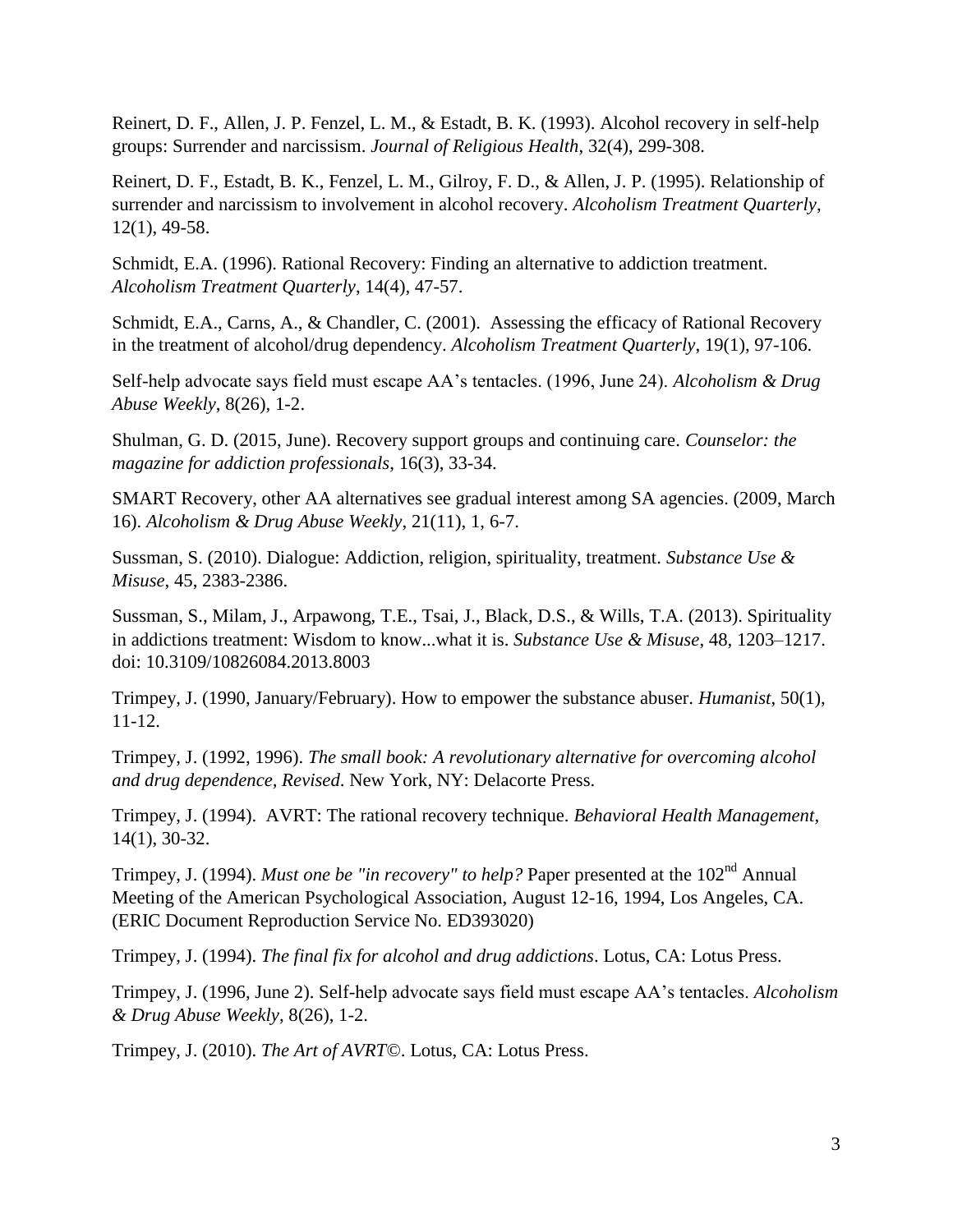Trimpey, J. (1996). *Rational Recovery: the new cure for substance addiction*. New York: Pocket Books.

Velten, E. (1996, December). The rationality of Alcoholics Anonymous and the spirituality of rational emotive behavior therapy. *Journal of Humanistic Education & Development*, 35(2), 105- 116.

Vick Sr., R. (2000). Questioning the use of Alcoholics Anonymous with college students: Is an old concept the only alternative for a new generation? *Journal of College Counseling*, 3(2), 158- 167.

Volpicelli, J., & Szalavitz, M. (2000). *Recovery options: the complete guide*. New York, NY: Wiley & Sons, Inc.

## **Lay Literature**

Abbott, K. (1992, May 19). The whiskey rebellion breakaway recovery groups challenge AA's religious bent. *Rocky Mountain News* (CO). Lifestyles, pp. 32-36.

Alcohol rehab to be explored. (1991, September 15). *The Star-Ledger,* (Newark, NJ).

Another approach to alcoholism. (2001, April 30). *Sarasota Herald-Tribune* (FL). Letter. A section, 1pp.

Another hope for recovery. (1990, February 6). *Times-Picayune* (New Orleans, LA).

Barbieri, S. M. (1990, January 24). Believing in AA, but not in God Alcoholics Anonymous has secular counterpart. *Orlando Sentinel*, 4pp.

Blackwell, L. (1995, July 19). Recovery group uses different approach. *Richmond Times-Dispatch*.

Browning, B. (1990, September 21). Rational Recovery -- steps away from 12-step method. *Evening Tribune* (San Diego, CA).

Charvat, C. T. (1996, October 15). Book reviews: Social sciences. *Library Journal*, 121(17). 79- 83.

Collins, M. A. (2000, January). Just don't do it. *Sarasota Magazine*. 22(4).

Connell, J. (1990, August 5). Rational Recovery Alternative to AA. *Tulsa World*.

Davidson, J. (1995, May). Radical new treatments for alcoholism. *Self*, 17(5). 178-182.

De Leon, F. M. (1991, February 7). Alternative recovery: Alcoholics' support group opts for a rational approach to the problem. *Seattle Times*.

Dempsey, J. (1992, March 23). Alternative to '12 Steps.' *Worcester Telegram & Gazette* (MA), People All. 3pp.

Dewar, C. (1993, August 15). A rational approach to recovery. *Modesto Bee* (CA).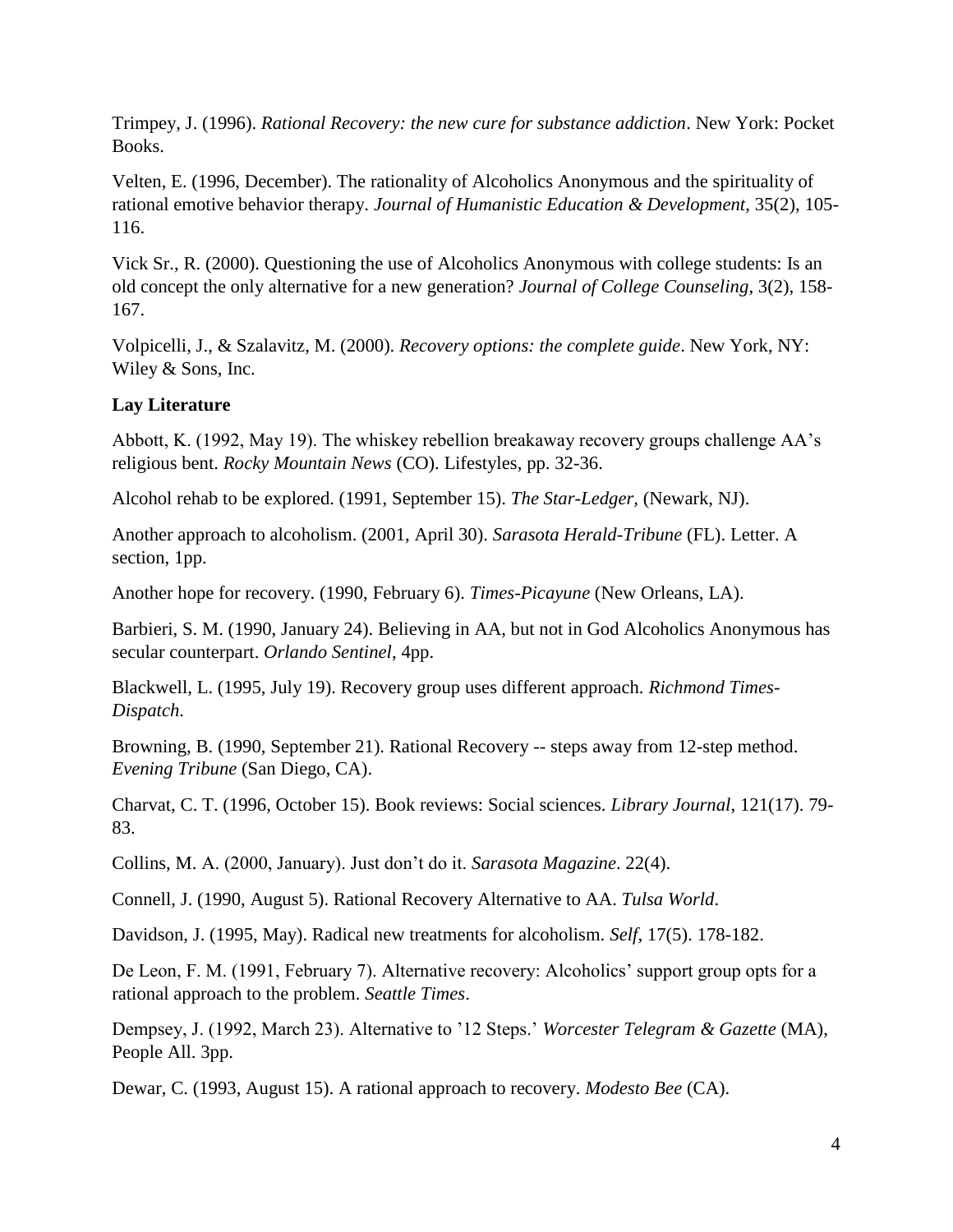Doten, P. (1990, July 26). Other roads to recovery. *Boston Globe*. Living Third.73-78.

Duckett, R. (1990, October 1). Rational Recovery gives alcoholics an alternate way to 'tame the beast.' *Worcester Telegram & Gazette* (MA).

Fitzsimmons, B. (1994, May 31). Rational Recovery gives alternative. *San Diego Union-Tribune,* (CA).

For many alcoholics, system is a rational alternative to AA. (1991, March 26). Seattle Times. Daily News of Los Angeles, (CA) 3pp.

Founder of self-help system to speak. (1991, April 28). *Star Ledger,* (Newark, NJ). 1p.

Gelman, D., & Leonard, D. A. (1991, July 8). Clean and sober—and agnostic. *Newsweek*, 118(2), 62-63.

Gleick, E., & Allis, S. (1995, July 10). Sobering times for A.A. *Time*, 146(2), 49-50.

Griffin, J. L. (1994, May 29). New route to recovery catching on. *Chicago Tribune*.

Haddad, A. (1991, February 6). Alcoholics seek alternative to AA: Rational Recovery to meet in Carroll starting Wednesday. *Sun, The* (Baltimore, MD).

Hall, T. (1990, December 24). Alcoholics Anonymous Alternative secular self-help group battles alcoholism. *Times Union, The* (Albany, NY). 3pp.

Hall, T. (1990, December 24). New way to treat alcoholism discards spirituality of A.A. *National Desk Late Edition - Final*.

Harrist, E. L. (2003, April 1). Out of step: as alternatives to 12-step addiction recovery programs become more mainstream, "non-steppers" say there's more than one way to kick a substance. *Gambit* (New Orleans, LA). 6pp.

Help for substance abuse. (1991, May 21). *The Sun* (Baltimore, MD). News Arundel Sun. 9.

Henry, B. (1991, November 23). RR wages war on addictions through logic. *Arizona Daily Star,*  4pp.

Hughes, J. (1989, February 13). Rational Recovery helps addicts get sober, not religion. *Sun-Sentinel*.

Hughes, J. (1989, February 16). Non-believers need to get straight, too. Fort Lauderdale News & Sun-Sentinel. Daily News of Los Angeles (CA). Check this has Ft. Laud and Sun Sent.

Kelly, J. (1991, June 1). Unmasking an addiction; Recovery from alcoholism can take several paths for those who seek an answer through rational, individual choice. *Newsday* (Melville, NY).

Knapp, C. (1990, March 30). The sober truth? Examining a controversial alternative to AA. *The Boston Phoenix*, Lifestyle Boston Urban Eye, Section Two, 4-6.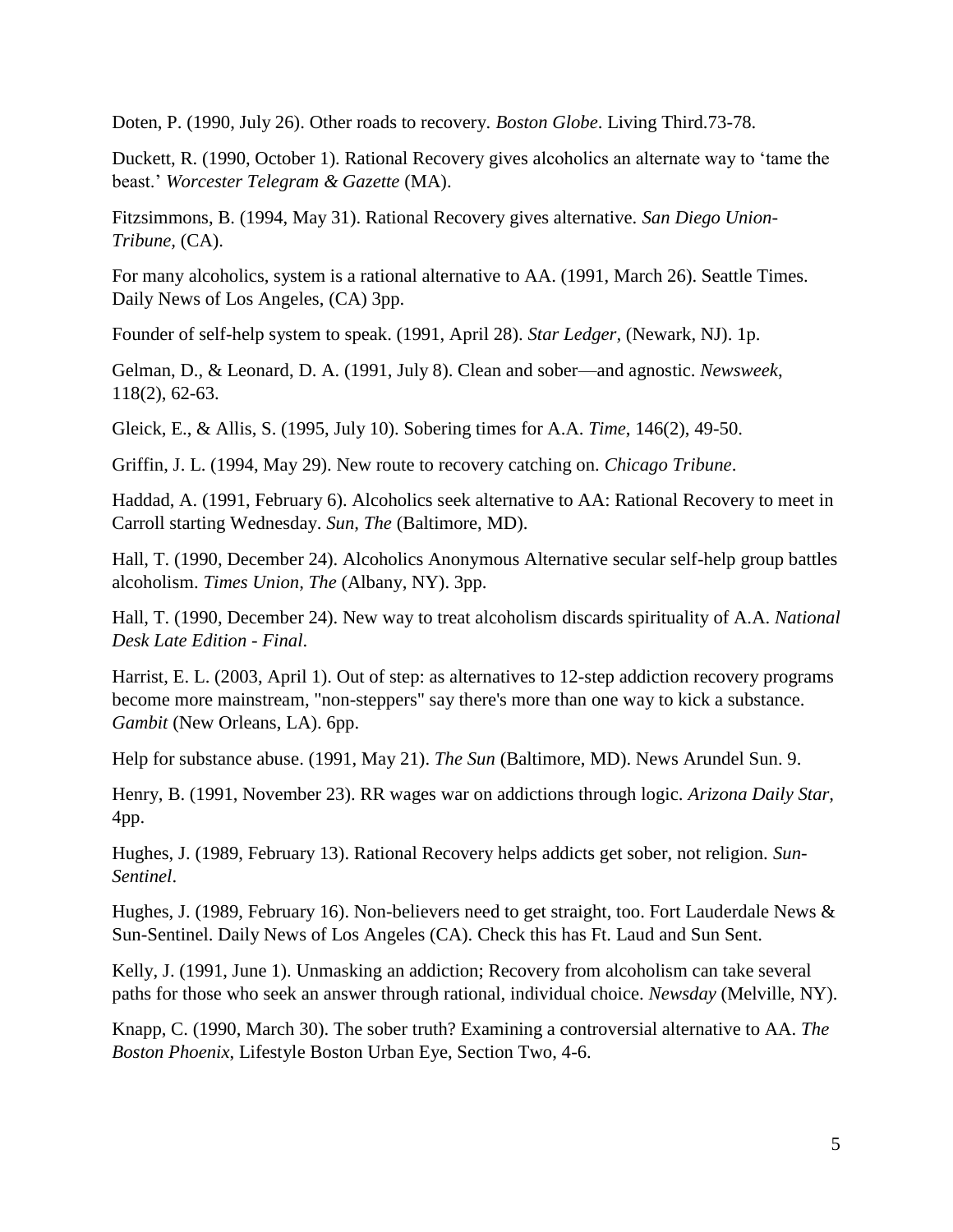Kobren, G. (1991, January 22). A new way out: Using your mind in battle with the bottle. *Sun, The* (Baltimore, MD), Features Final, 4pp.

Lesie, M. (1998, August 10). New hope for sobriety alternative to AA relies on rational, scientific approach. *Plain Dealer, The* (Cleveland, OH).

LeWand, N. (1993, June 6). Self-help focus of recovery group. *Daily Oklahoman, The*.

McCaffrey, R. (1995, February 6). `Former drunk' urges others to quit booze. *Gazette, The* Colorado Springs, CO), City/State. , 1-2.

McCrady, B. S. (1993, June). Faith or Reason: Alcoholics Anonymous and Rational Recovery. In *Contemporary Psychology: APA Review of Books*, 38 (6), pp. 582-583. [No location]: American Psychological Association.

McKinney, J. (2006, June). Patient's page. *Southern Medical Journal*, 99(6). 635.

McLennan, S. (1990, December 23). Alternative to AA helps break cycles. *Worcester Telegram & Gazette* (MA). 1-3.

Mehren, E. (1992, April 13). A sobering alternative; alcoholism: a former drinker says that AA isn't the only way to control the disease. His rehab group dismisses spiritual tenet of recovery. *Los Angeles Times*.

Mehren, E. (1992, April 17). Ex-Drinker offers a sobering alternative; Alcoholism: Jack Trimpey says that AA isn't the only way to control the disease. His rehab group dismisses spiritual tenet of recovery. *Los Angeles Times*.

Merback, J.R. (2003, October 18). Jack Trimpey teaches rational recovery; Course to be offered in Park City. *Park Record* (Park City, UT).

Ode, K. (1992 May 20). Book confronts 12 Steps, focuses on self-reliance. *Star Tribune: Newspaper of the Twin Cities*, Variety. 2 pp.

Ode, K. (1992, October 4). 12 Steps not the only way. *St. Petersburg Times*, October 4, Floridian City, 2pp.

O'Connor, G. (1991, April 24). Rational Recovery steps to a different drummer. *Times Union, The* (Albany, NY).

Pauly, B. (1991, October 7). Gaining faith in themselves: alternatives to AA stress secular path to recovery. *Daily News of Los Angeles* (CA).

Peterson, K. S. (1992, April 21). Rational Recovery's focus on self-reliance. *USA Today*.

Rabey, S. (1991, October 12). Group promotes recovery without God; Religion not necessary `step' to beat addiction, says program founder. Gazette Telegraph. *Gazette, The* (Colorado Springs, CO). Lifestyle section, 2-3.

Recovery group offers AA option. (1991, January 7). *Daily Breeze* (Torrance, CA).